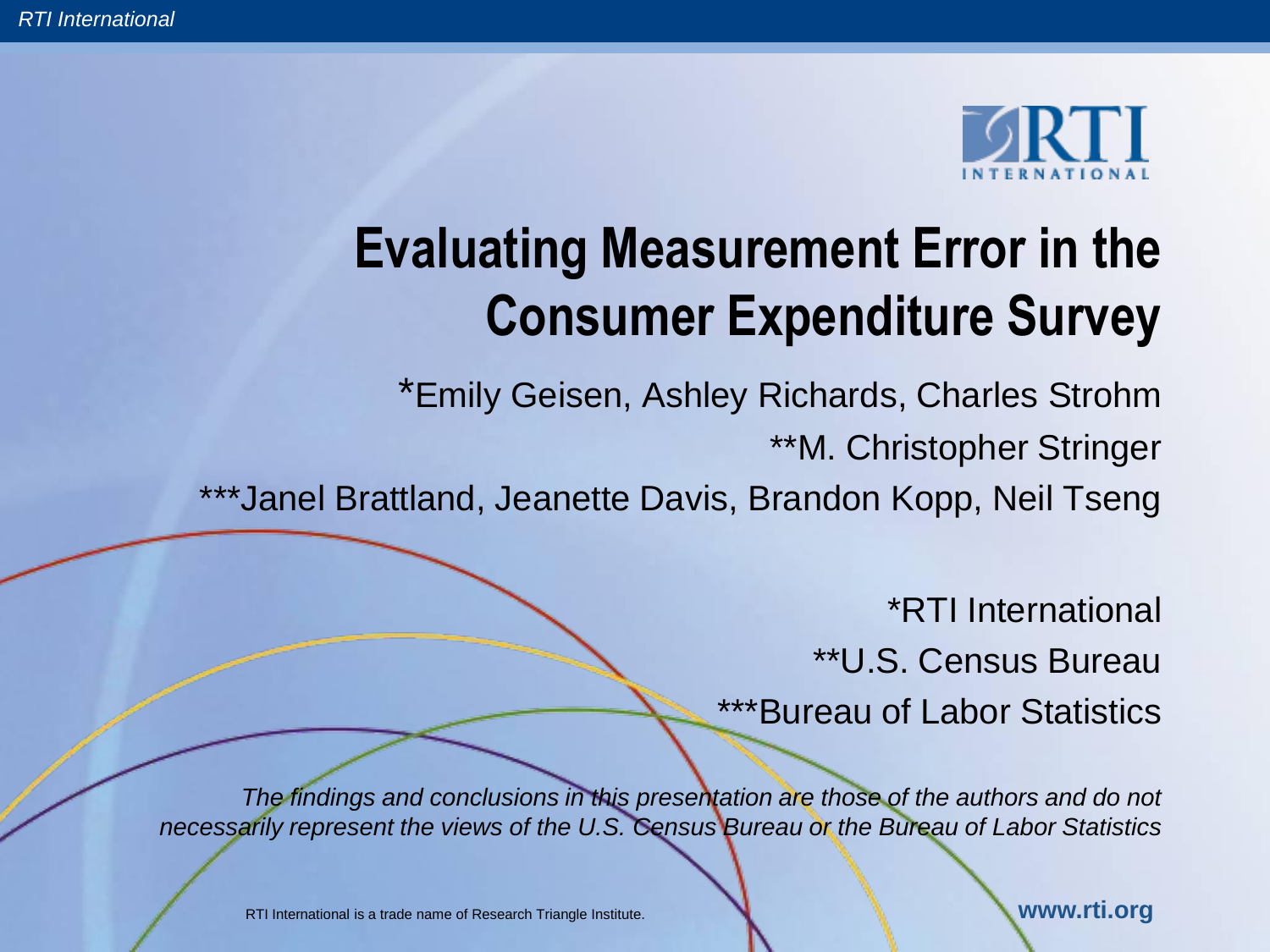### **Introduction**

- U.S. Consumer Expenditure Quarterly Interview Survey (CEQ)
	- Monthly survey designed to capture continuous information about buying habits of Americans.
	- U.S. Census Bureau conducts survey for Bureau of Labor Statistics
- **Data from the CEQ are used to calculate the** weight of index items in the Consumer Price Index (CPI)
	- CPI is one of the nation's leading economic indicators

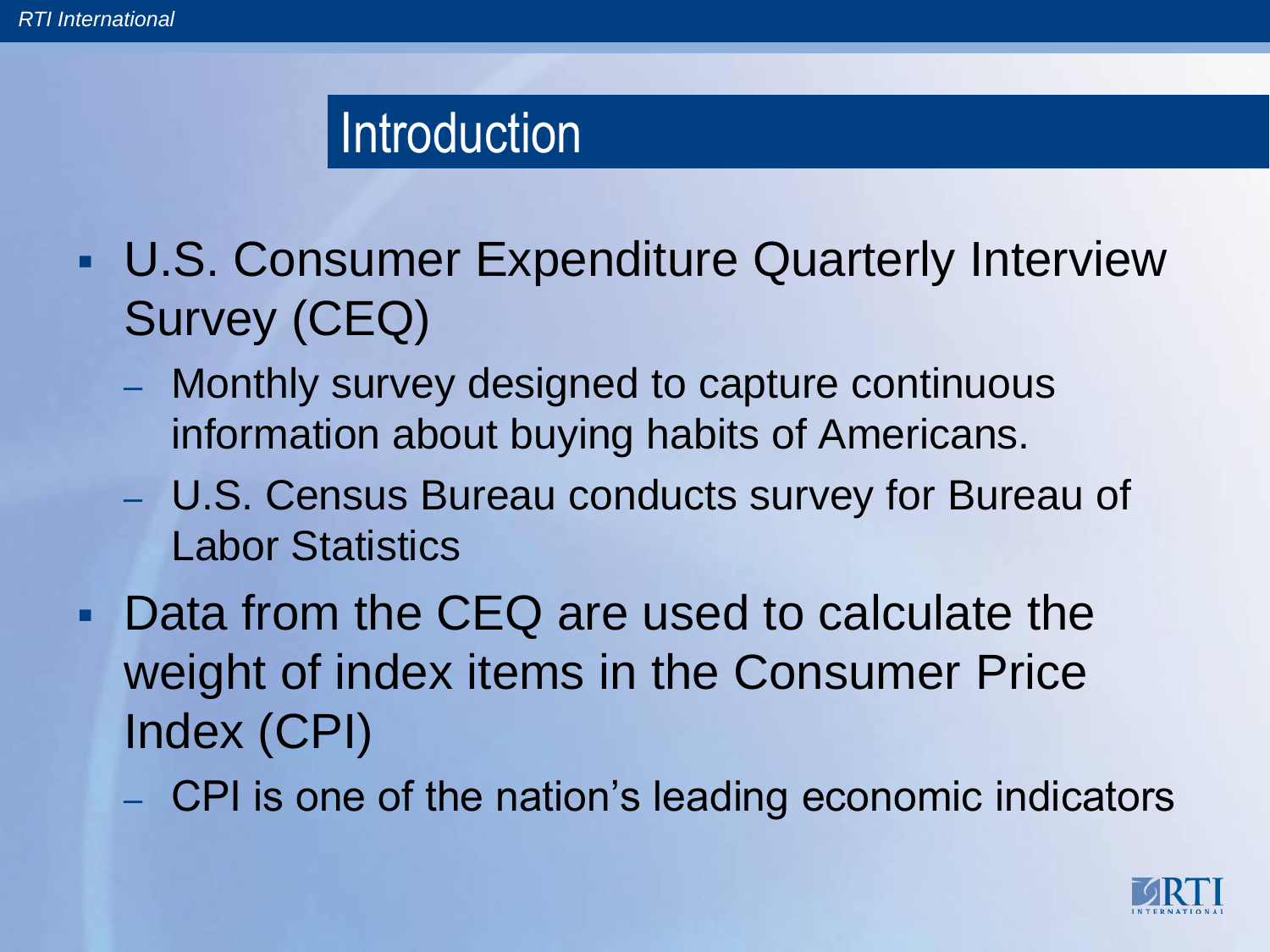## **Background**

- **The CEQ presents a number of challenges** 
	- Long (5 one-hour interviews over 12 months)
	- Detailed questions
	- Burdensome to respondents
- Belief that some of the CEQ data are underreported or misreported, due to
	- Recall error
	- Panel conditioning
	- Respondent fatigue
- One possible solution: incorporate the use of respondent records instead of relying on recall only

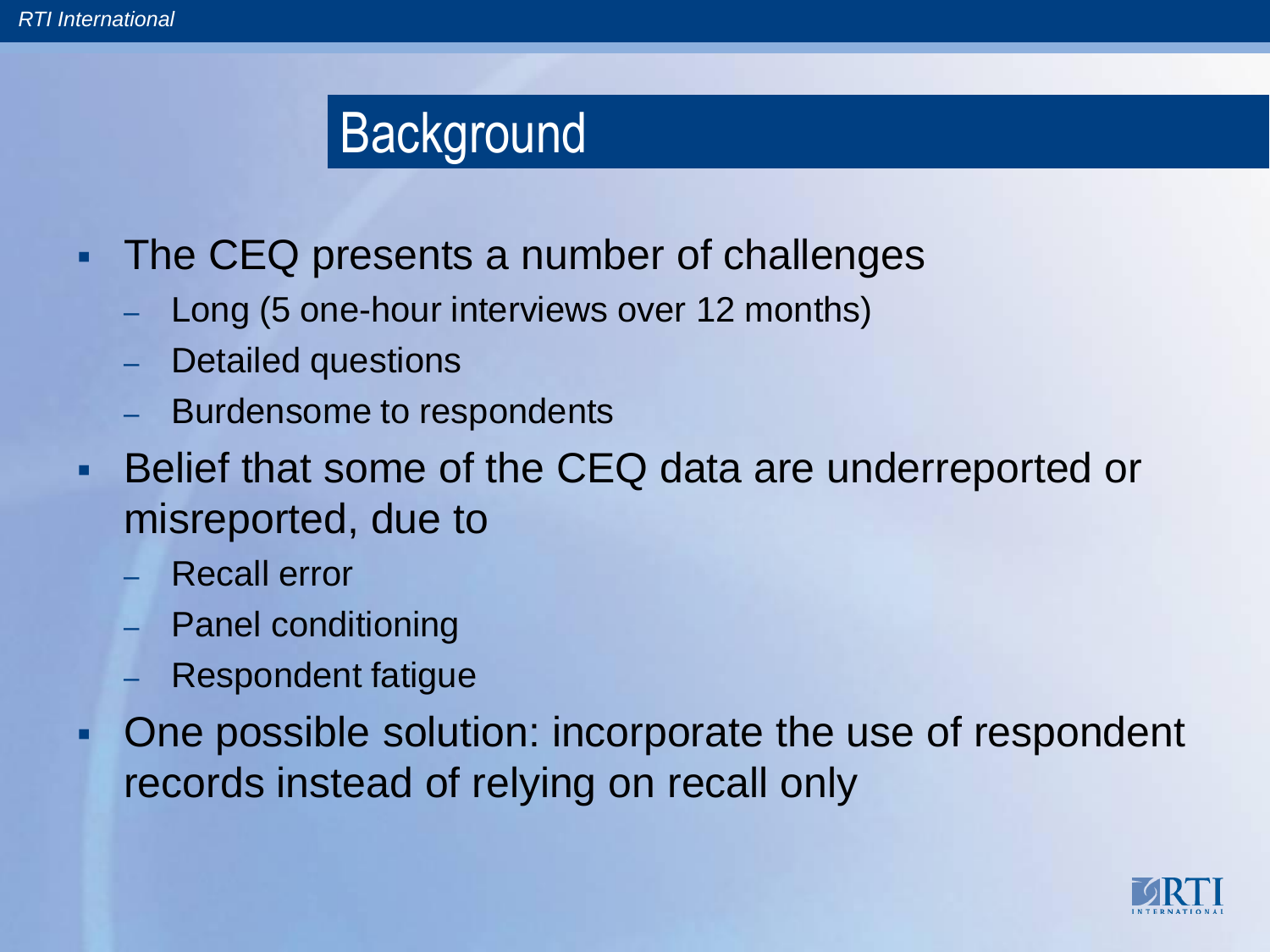# CE Records Study Objectives

 Census Bureau contracted with RTI International to conduct the CE Records Study

#### **Study objectives:**

- 1. Evaluate the availability and feasibility of respondent records
- 2. Measure the direction and magnitude of measurement error
- 3. Understand respondents' interview experience

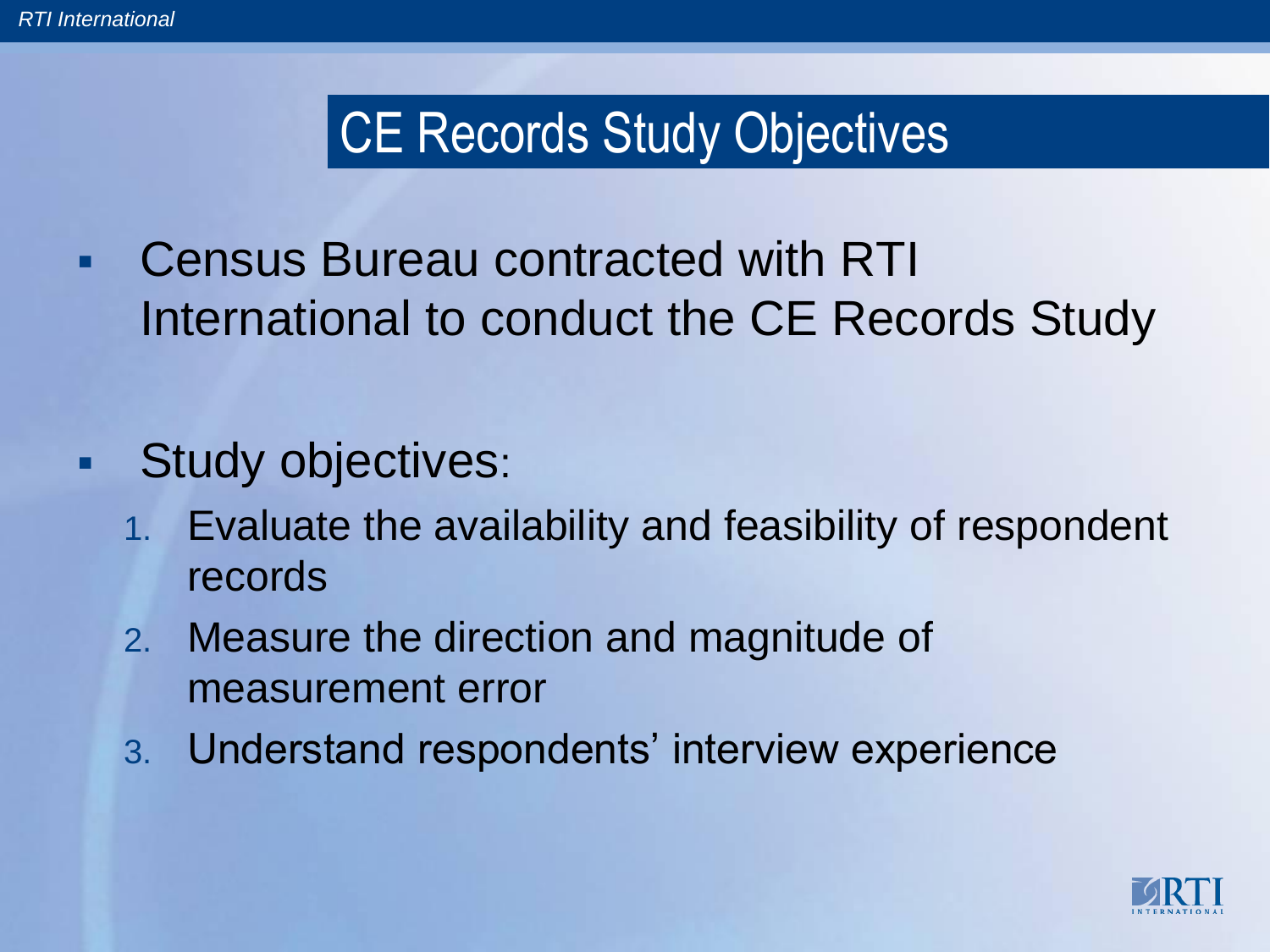## **Methodology**

- Participants completed 2 interviews within a 7-day period
	- First interview mimicked typical CEQ interview
	- Second interview matched records to expenditures reported in first interview
	- In-person interviews conducted by Field Interviewers (FIs)
- Convenience sample of 115 participants in Raleigh-Durham, NC and Washington, DC area
- **Recruited a diverse sample with respect to: age,** education, employment status, income, household size
- **Participants were compensated \$100 total**
- Informed consent obtained for each interview

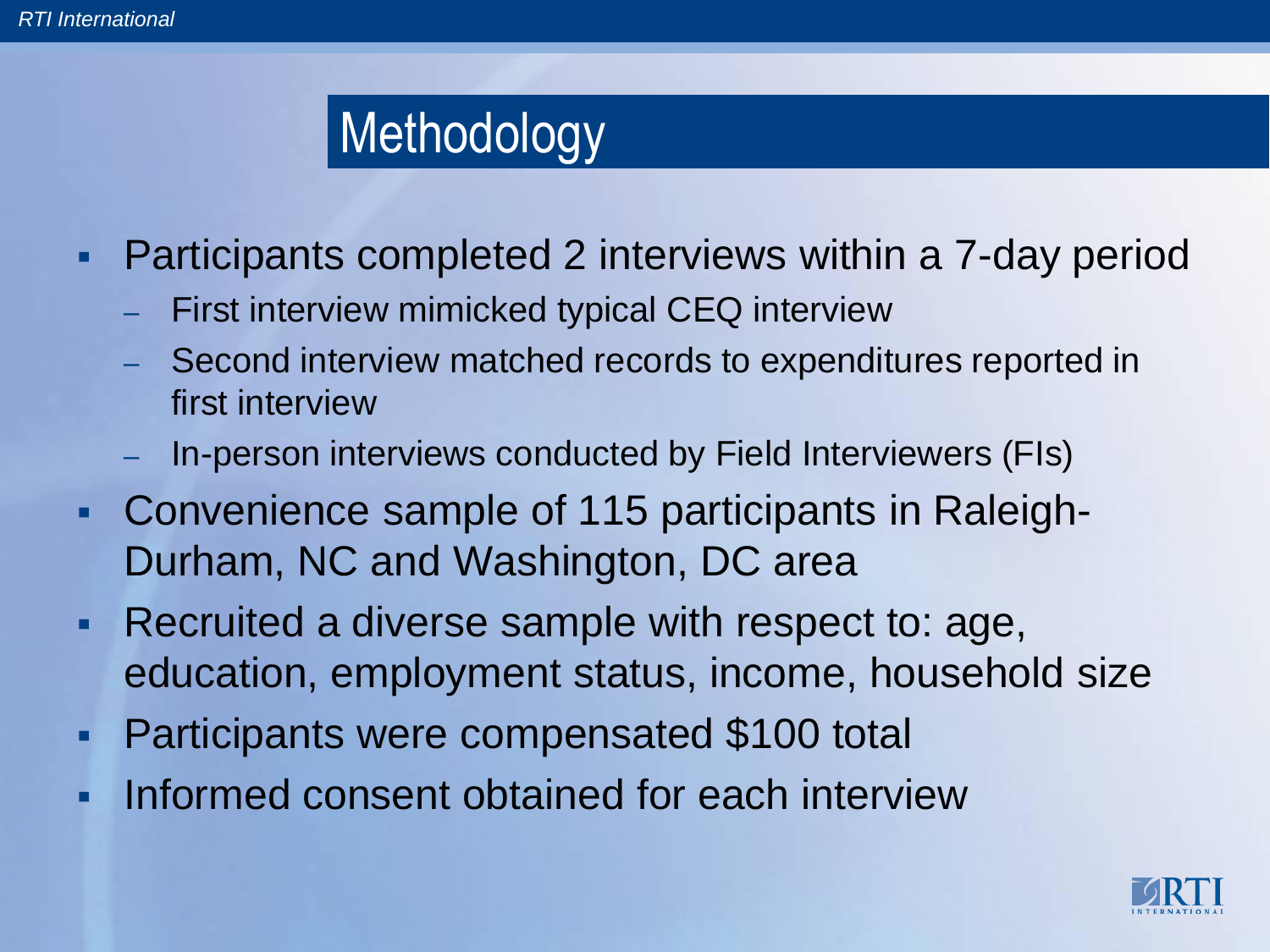## Methodology – First Interview

#### **Interview 1:**

- Subset of regular CEQ instrument
- Standard CEQ procedures
- Short debriefing questionnaire

#### **Between interviews:**

– Participants asked to collect records (e.g., receipts, bank statements, credit card bills) for all items asked about in Interview 1

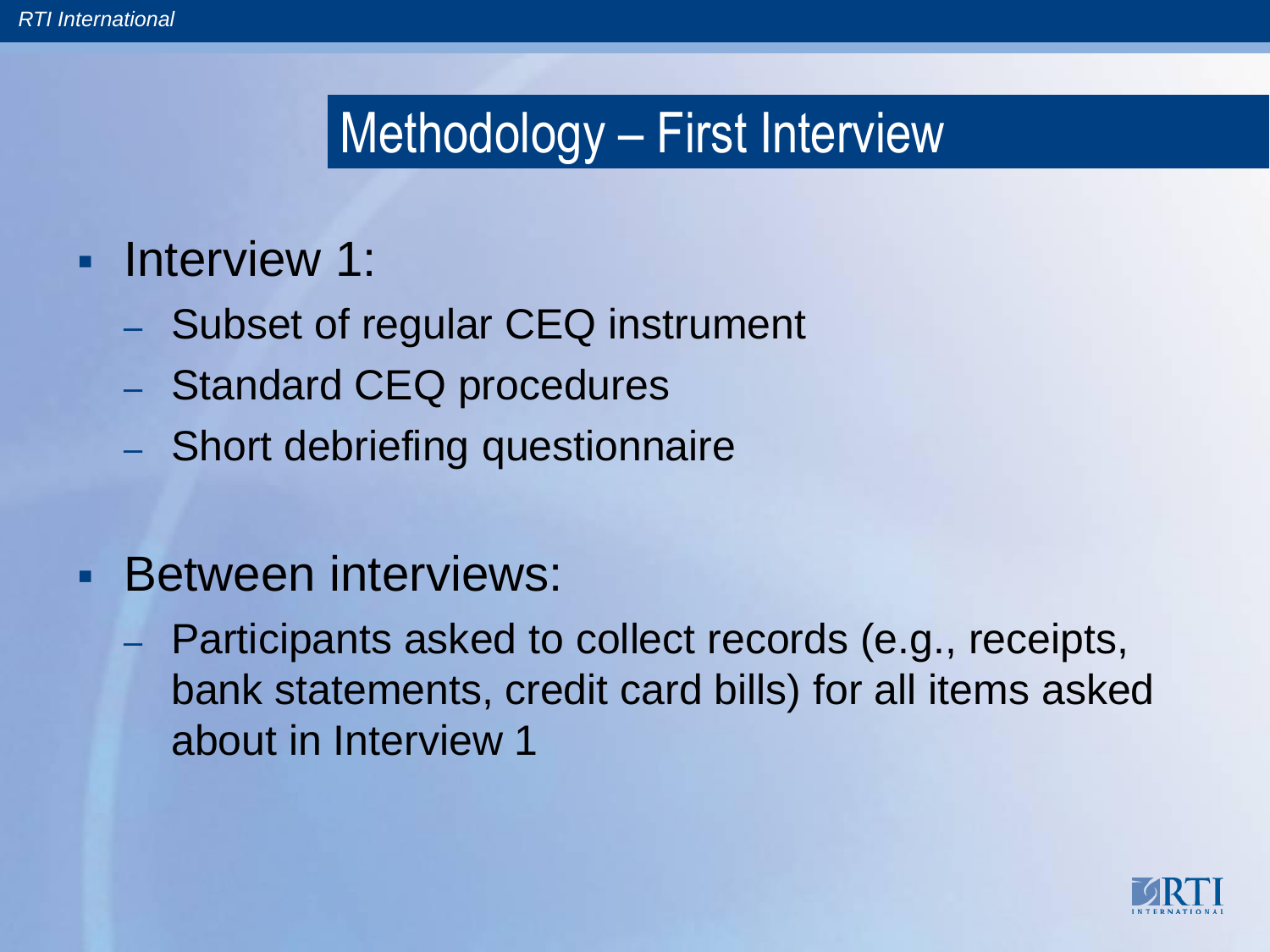## Methodology – Second Interview

**FIs asked for a record for each item** reported in Interview 1

- When applicable, FIs asked participants to explain why:
	- Reported amount did not match
	- No record available
	- Item not reported in Interview 1

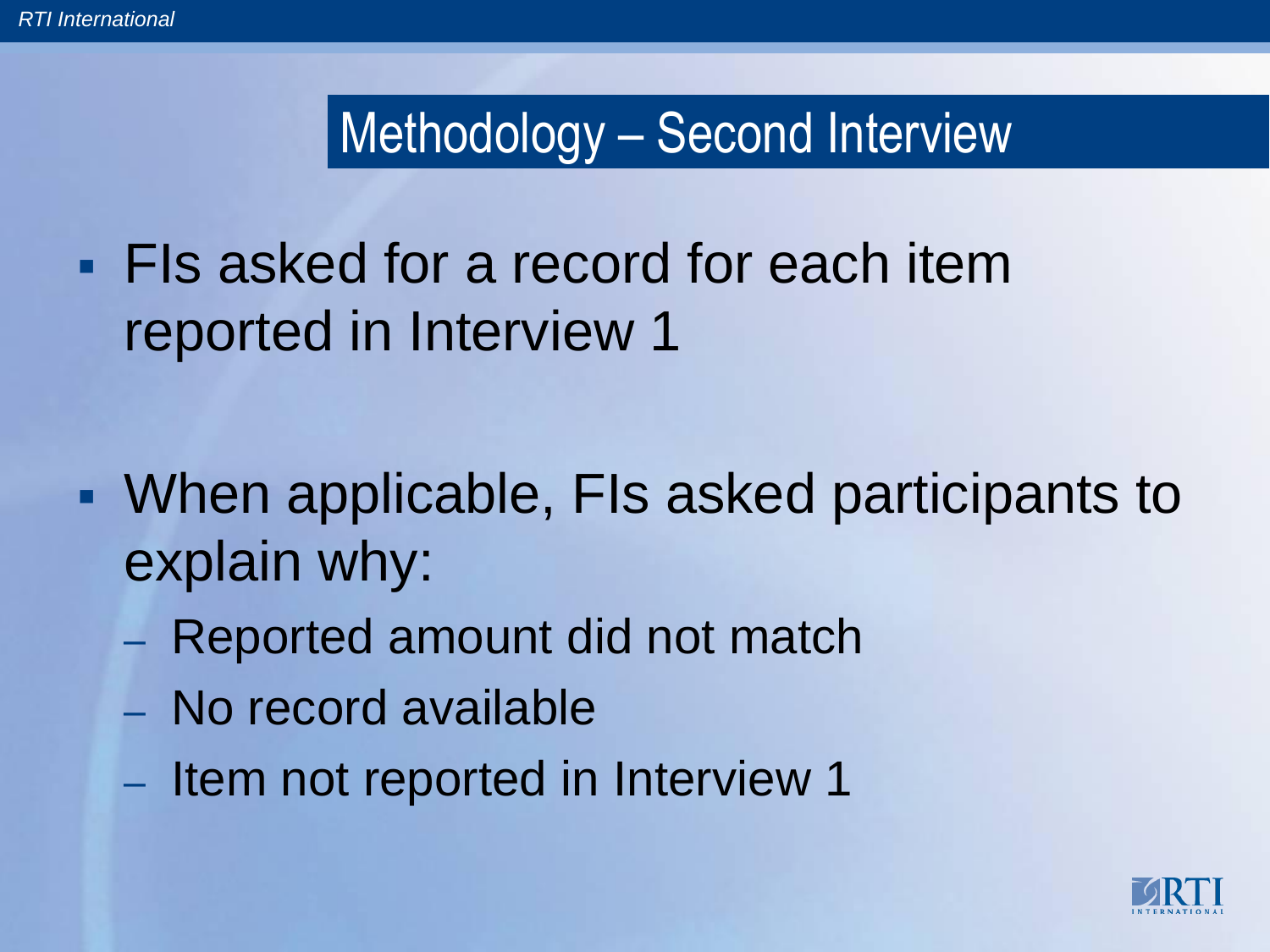### Results – Availability of Records

- Records available for 36% of items reported
	- Only 8% of those records were inaccurate (not gold standard)
- More likely to have records based on 4 factors:
	- **Demographic characteristics**. Non-Hispanic white, DC participants, married and home-owners
	- **Date or frequency of purchase.** Items purchased regularly or items purchased recently
	- **Significance of the item**. More expensive items; participants often said they did not keep records for insignificant items
	- **Online records**. Common reason provided for not having records was that they were online; participants were unwilling or unable to print them

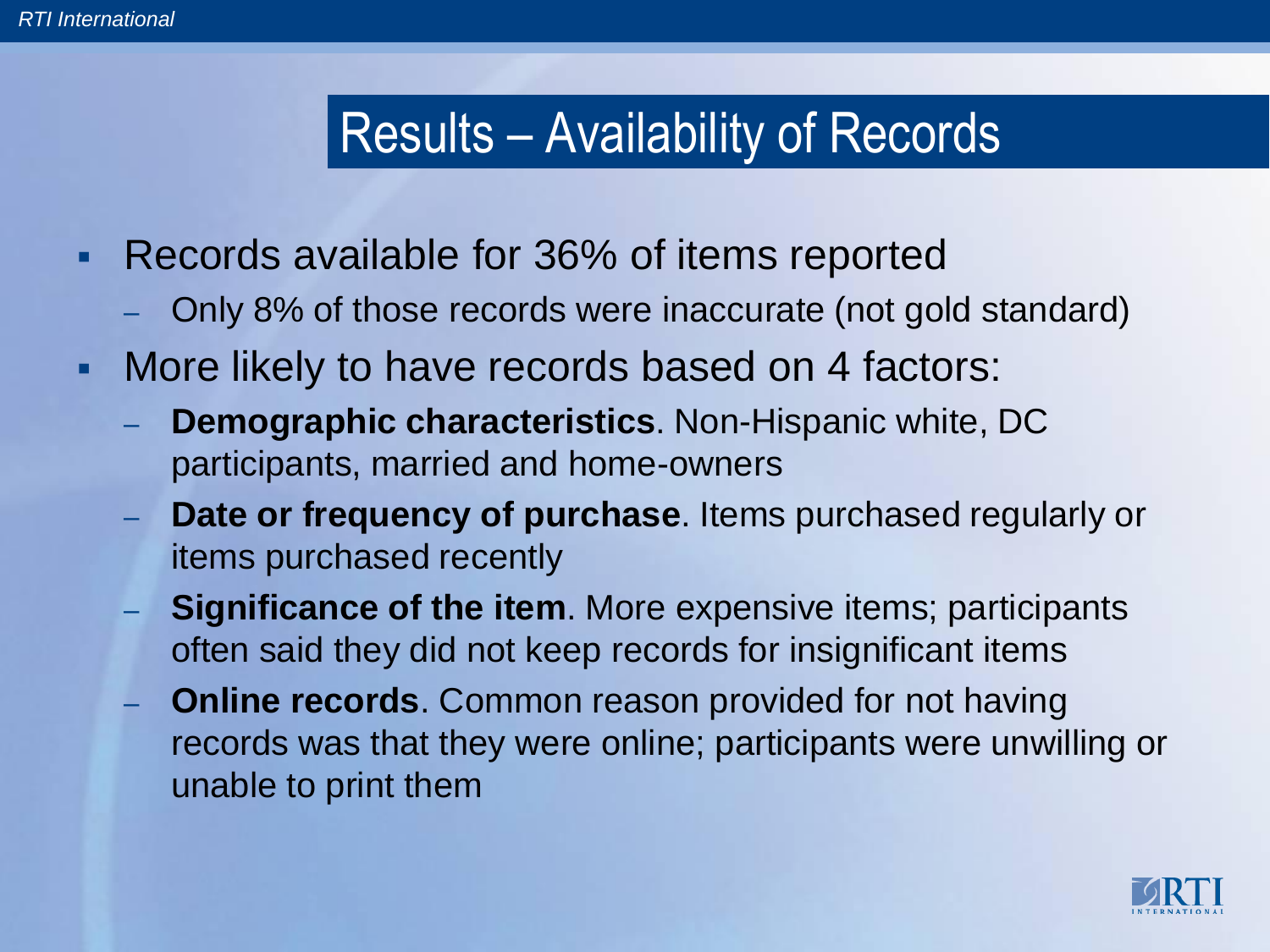## Results – Extent and Direction of Error

- **Distribution of reports values:** 
	- 37% of reports were underestimated
	- 33% overestimated
	- 30% equaled the record value
- Reported value considered a "Match" if:
	- Reported amount within 5% of the record for items \$200 or more
	- Reported amount within 10% for items less than \$200
	- Using this criteria, 53% of reports matched

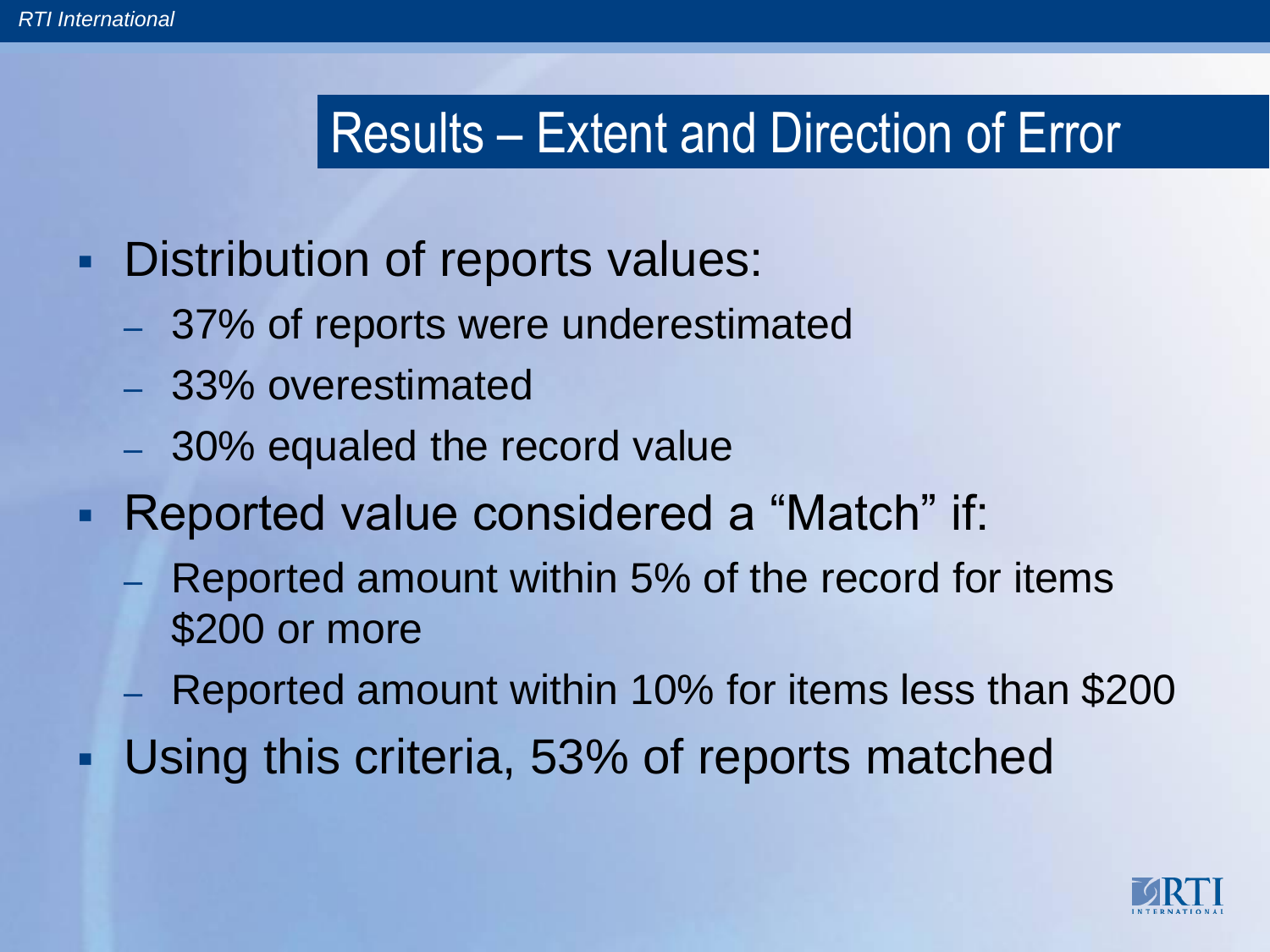## Results – Magnitude of Measurement Error

- **Determining magnitude of difference:** 
	- Difference between reported and record amount
	- Divided by smaller value
	- Retains relative value between under/overestimates
- Across all items, magnitude of dif. was 36%
- For misreported items, magnitude of dif. was 52%
	- Magnitude of underestimates was 48%
	- Magnitude of overestimates was 57%

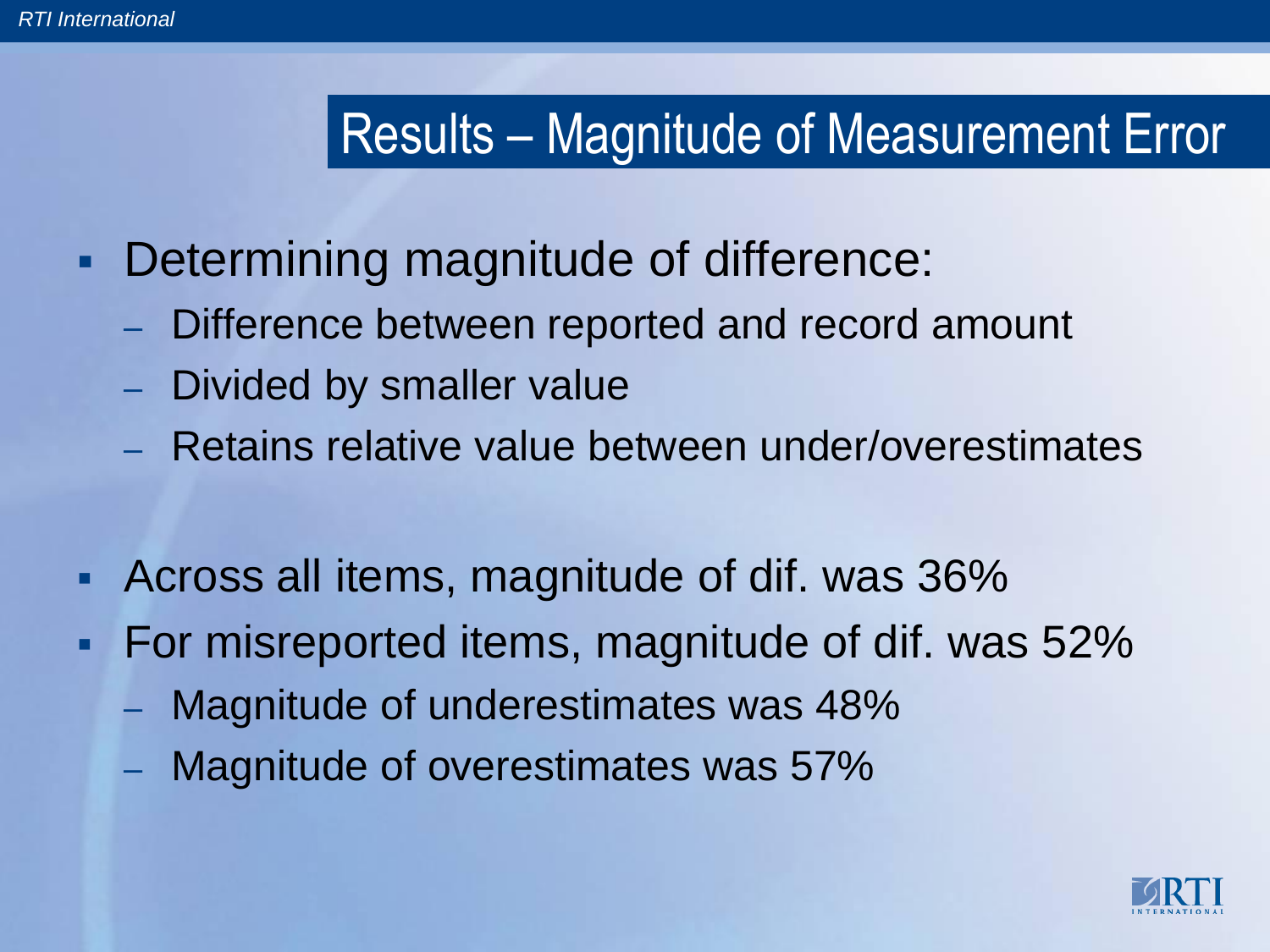## Results – Respondent Experience

- 95% of participants said that the length of interview 1 (60 minutes) was just about right
- Almost half said they either sometimes, often or always guessed the cost of expenses, yet almost all thought their responses were accurate
- When not accurate, usually said "I guessed or estimated"
- **Perceived accuracy associated with actual accuracy** 
	- Those who were more confident about responses, had slightly more accurate reports
	- But participants who said they were "extremely certain" only had matching reports for 63% of reported items

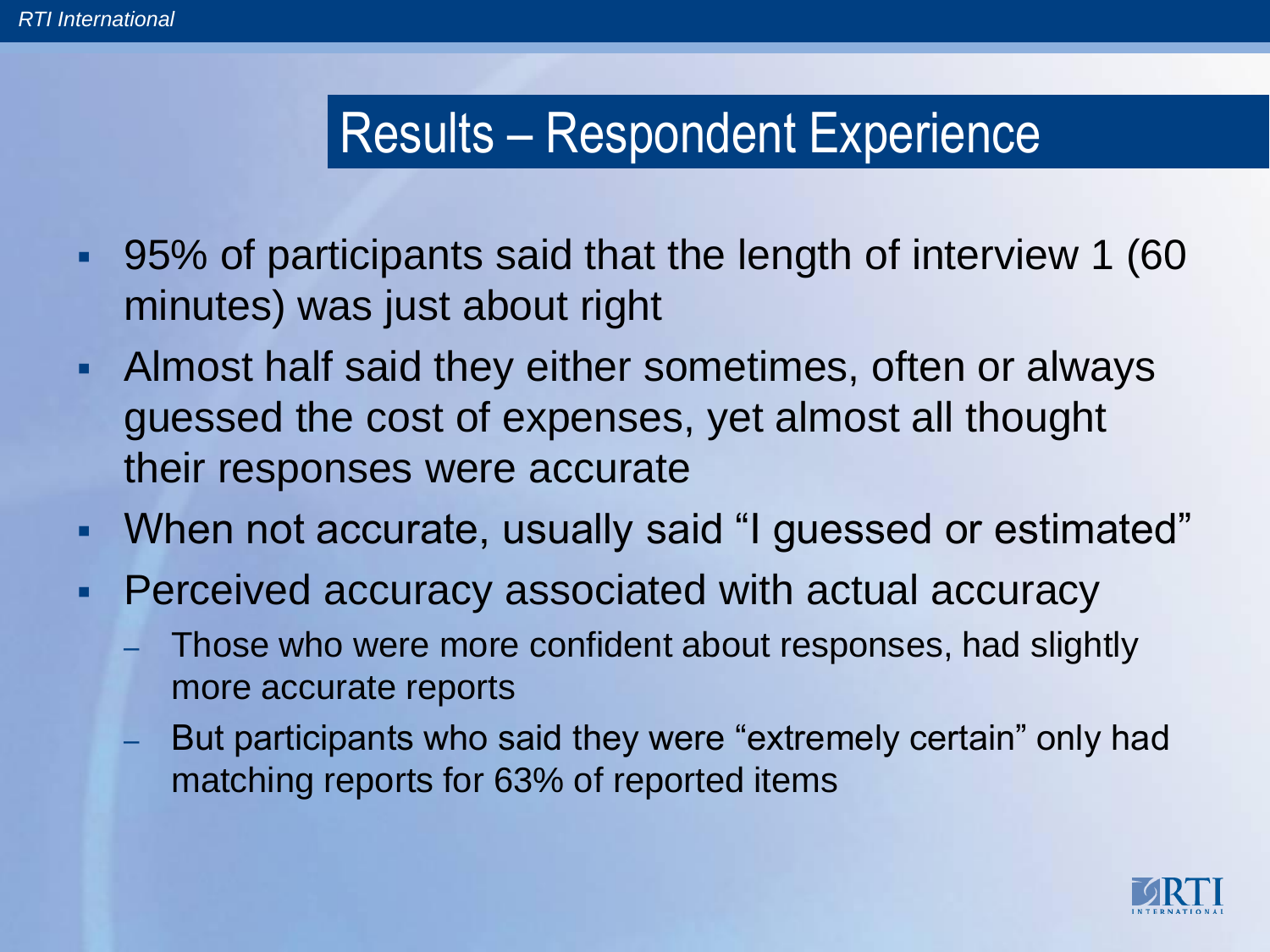#### **Discussion**

- Relatively low level of record availability (36%)
- **Participants tended to both underestimate and** overestimate, by a substantial amount
- **Factors associated with availability of record are not** associated with accuracy of records
- Participants are overconfident about the accuracy of their responses
- CE Records Study was retrospective; next steps are to examine whether participants are able and willing to retain records for purchases they make in the future

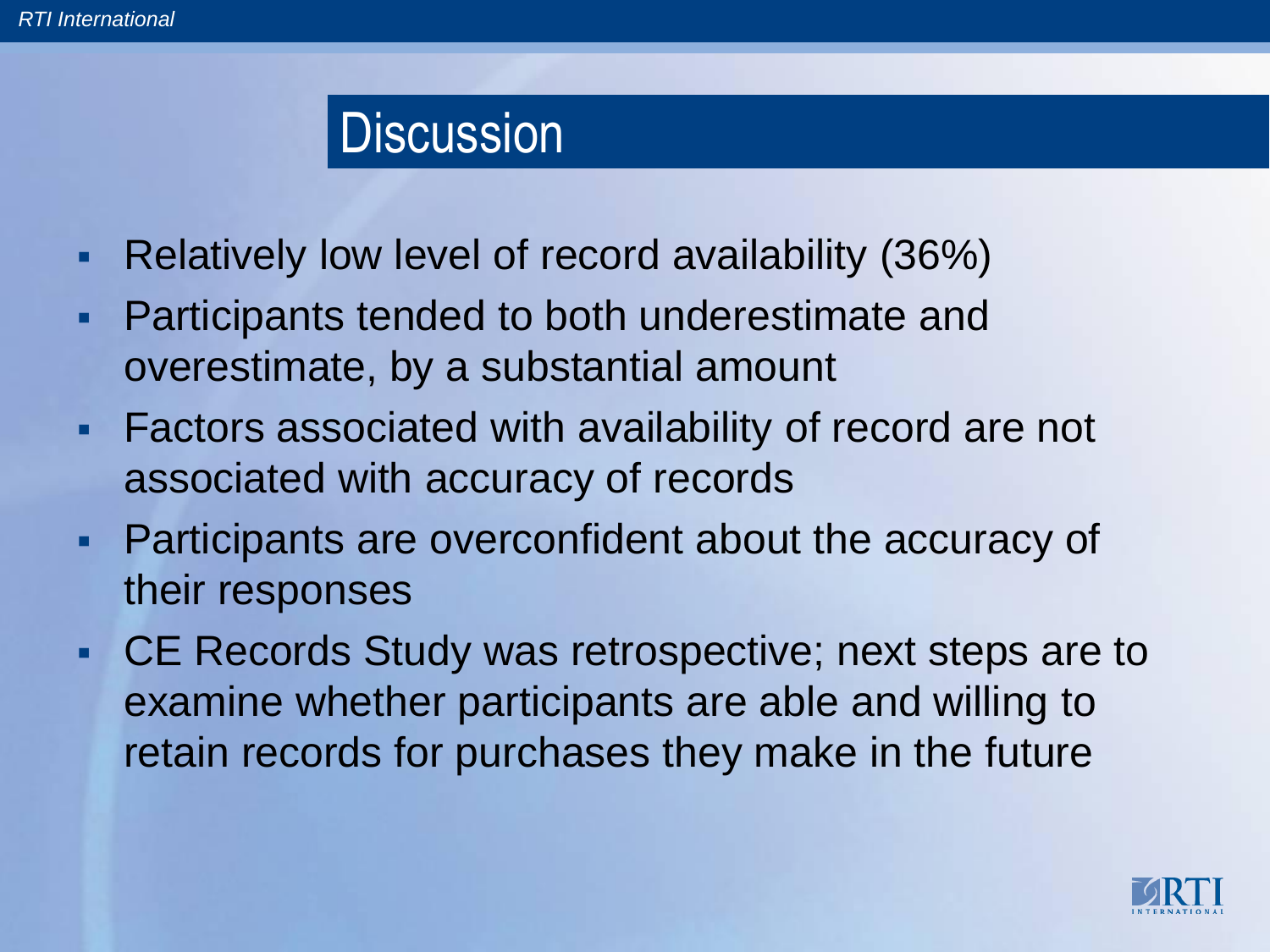#### **Limitations**

- Exploratory research study with non-probability sample
- Only 115 participants, demographic analyses limited
- Asked about a subset of CEQ, not full survey
- Participants only provided records for 36% of items no way to know if the accuracy of reports when records were provided are similar to the accuracy of reports when records are not provided